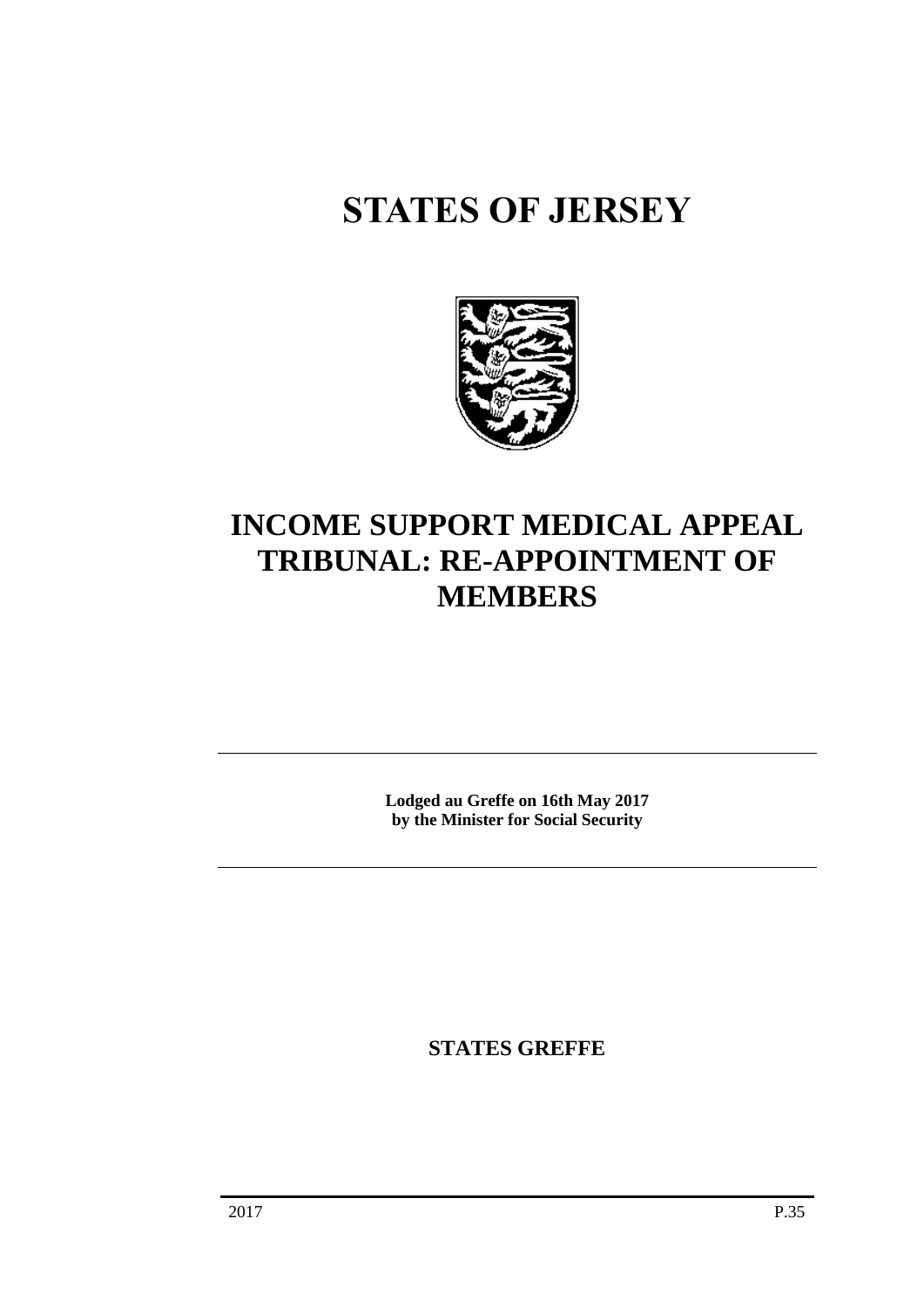### **PROPOSITION**

#### **THE STATES are asked to decide whether they are of opinion**

to re-appoint, in accordance with Article 9 of the Income Support (Jersey) Law 2007, further to a process overseen by the Jersey Appointments Commission, the following persons as members of the Income Support Medical Appeal Tribunal, for a 4 year period –

| Mr. Sam Le Breton   | Panel Member                | 4 years  |
|---------------------|-----------------------------|----------|
| Mr. John Moulin     | Panel Member                | 4 years  |
| Dr. Mike Richardson | <b>Medical Practitioner</b> | 4 years. |

MINISTER FOR SOCIAL SECURITY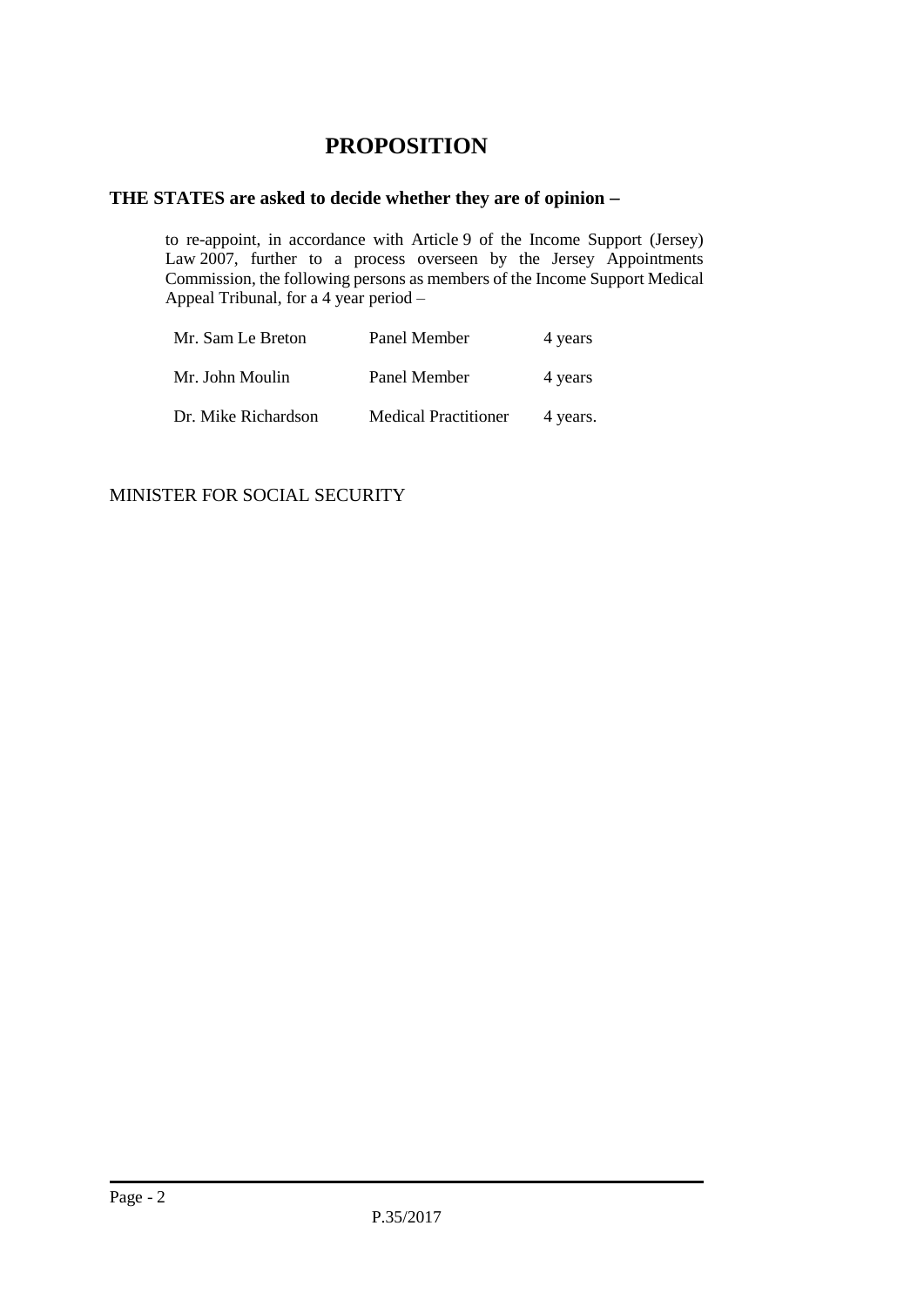#### **REPORT**

#### **1. Background**

Article 15 of the [Income Support \(General Provisions\) \(Jersey\) Order 2008](https://www.jerseylaw.je/laws/revised/Pages/26.550.20.aspx) provides for the composition of the Income Support Medical Appeal Tribunal ("ISMAT") and the terms of appointment for members.

The ISMAT hears appeals on the award of the Impairment Component under the Income Support system and any other decisions made on medical grounds. It may also hear appeals regarding care requirements for Home Carer's Allowance and the care assessments for Long-Term Care. The Tribunal will review all facts placed before it by the Appellant and the Minister for Social Security and may confirm, reverse or vary the decision made by the Department's Determining Officers.

The ISMAT consists of a Chairman (or a Deputy Chairman) holding a qualification in law, a medical practitioner and a lay member.

Medical practitioners appointed to the ISMAT must be currently licensed to practice medicine with the UK's General Medical Council. The role of the medical practitioner is to help the Tribunal to interpret and understand specific clinical information and its relevance or not in the determination.

The lay member must have experience either through their work, from having cared for someone, or because of their own situation, of the needs of someone with a disability. Panel members use this experience to interpret the information provided and consider whether a reasonable assessment has been made.

This report recommends the reappointment of 3 Panel members.

#### **2. Tribunals**

The Minister is responsible for the constitution of 3 different Tribunal Panels – the Social Security Medical Appeal Tribunal, the Social Security Tribunal, and the Income Support Medical Appeal Tribunal. Where appropriate, Panel members are appointed to other Tribunals, ensuring a stronger pool available for each Tribunal.

#### **3. Terms of appointment**

The Income Support (General Provisions) (Jersey) Order 2008 provides that members of the Tribunal are appointed by the States on the recommendation of the Minister after consultation with the Jersey Appointments Commission, and that members are eligible for a term of re-appointment.

The Minister therefore recommends the re-appointment of –

- Dr. Mike Richardson
- Mr. Sam Le Breton
- Mr. John Moulin.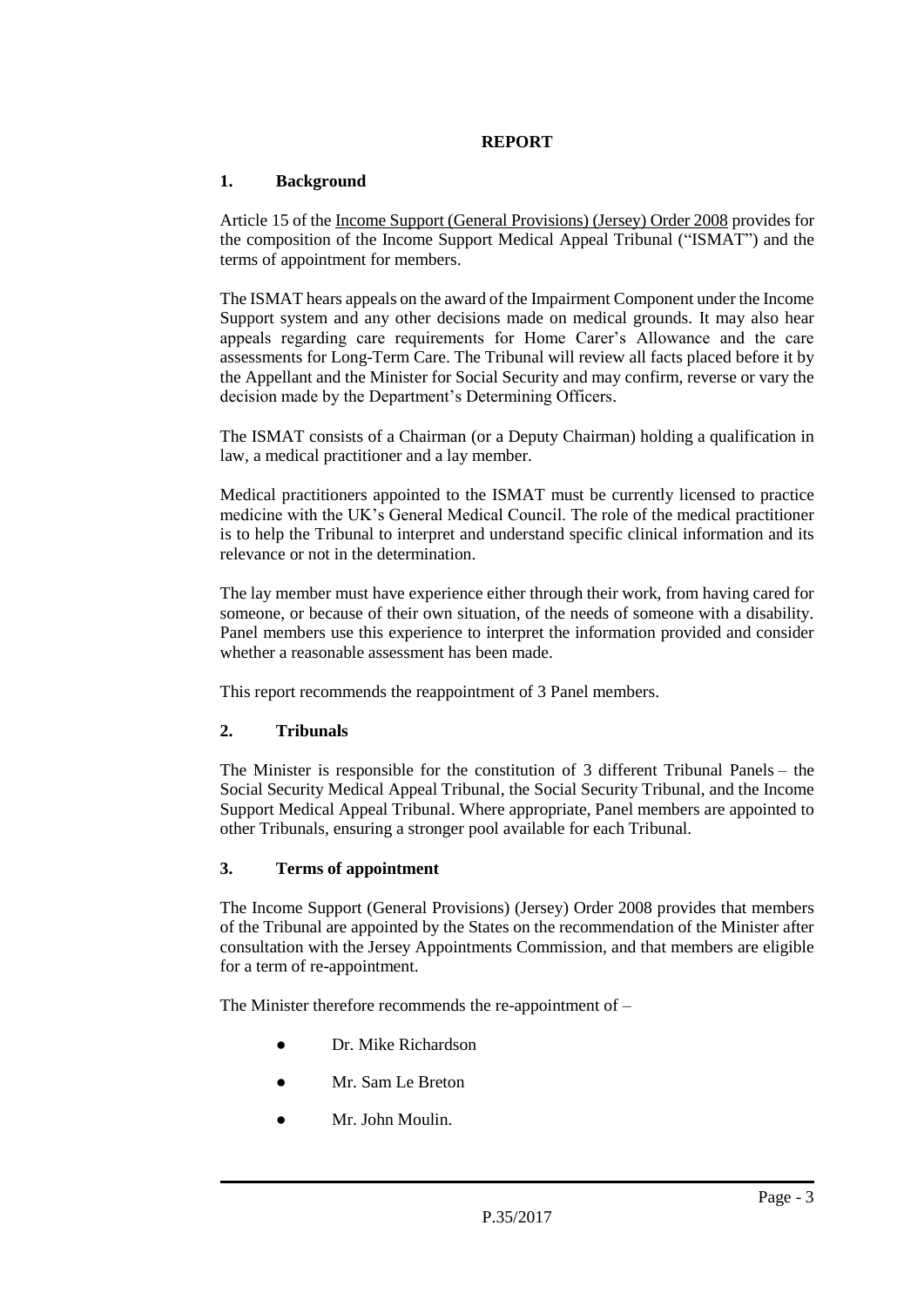Each re-appointment is for a further term of 4 years to comply with the Appointments Commission's guidance to provide for a maximum of 9 years served.

The Minister is confident in recommending that all 3 individuals proposed have the skills necessary to uphold the fairness and integrity of the tribunal system, and should be re-appointed.

#### **4. Members proposed for appointment**

#### **Medical Practitioner to the Income Support Medical Appeal Tribunal:**

**Dr. Mike Richardson** qualified in Medicine in Edinburgh in 1982 and was appointed Consultant Physician in 1991, then moved to Jersey as Consultant Physician in 1993.

Dr. Richardson covers all areas of internal medicine but has a special interest in rheumatology, osteoporosis and the care of older people.

Dr. Richardson has been a member of the Advisory Committee to the Minister for Social Security and a member of the Social Security Medical Appeal Tribunal since 2012.

#### **Panel Members for the Income Support Medical Appeal Tribunal:**

**Mr. Sam Le Breton** was Head of the Police Support Unit when he retired from the Police Service in 1997, with responsibility for contingency planning, press and public relations and the investigation of police complaints and discipline.

Mr. Le Breton's career with the States of Jersey Police began in 1964 and included time in areas such as Criminal Investigation and Training. After retirement from the Police Force, he took on the role of a Director of the Jersey Mutual Insurance Society and is currently the Society's Vice-President, having served 12 years with the Society inclusive of 2 terms as President.

Mr. Le Breton has also been a member of the Employment Tribunal for the full 10 years permitted under the Law, giving him significant experience as a Tribunal Member.

**Mr. John Moulin** was Chief Ambulance Officer for 17 years, retiring in 2009 after a total of 29 years' service which began as an ambulance technician. As the Chief Officer, Mr. Moulin undertook modernisation of the service, including a new employee/ employer agreement matching the needs of the organisation to the professional expectations of the staff. This included many areas of joint working with other services and organisations.

In addition to his ambulance duties, he was President of the Jersey Civil Service Association, a voluntary post, for 6 years. During that time he dealt with individuals experiencing health and/or work-related difficulties.

Mr. Moulin has also served on the Social Security Tribunal.